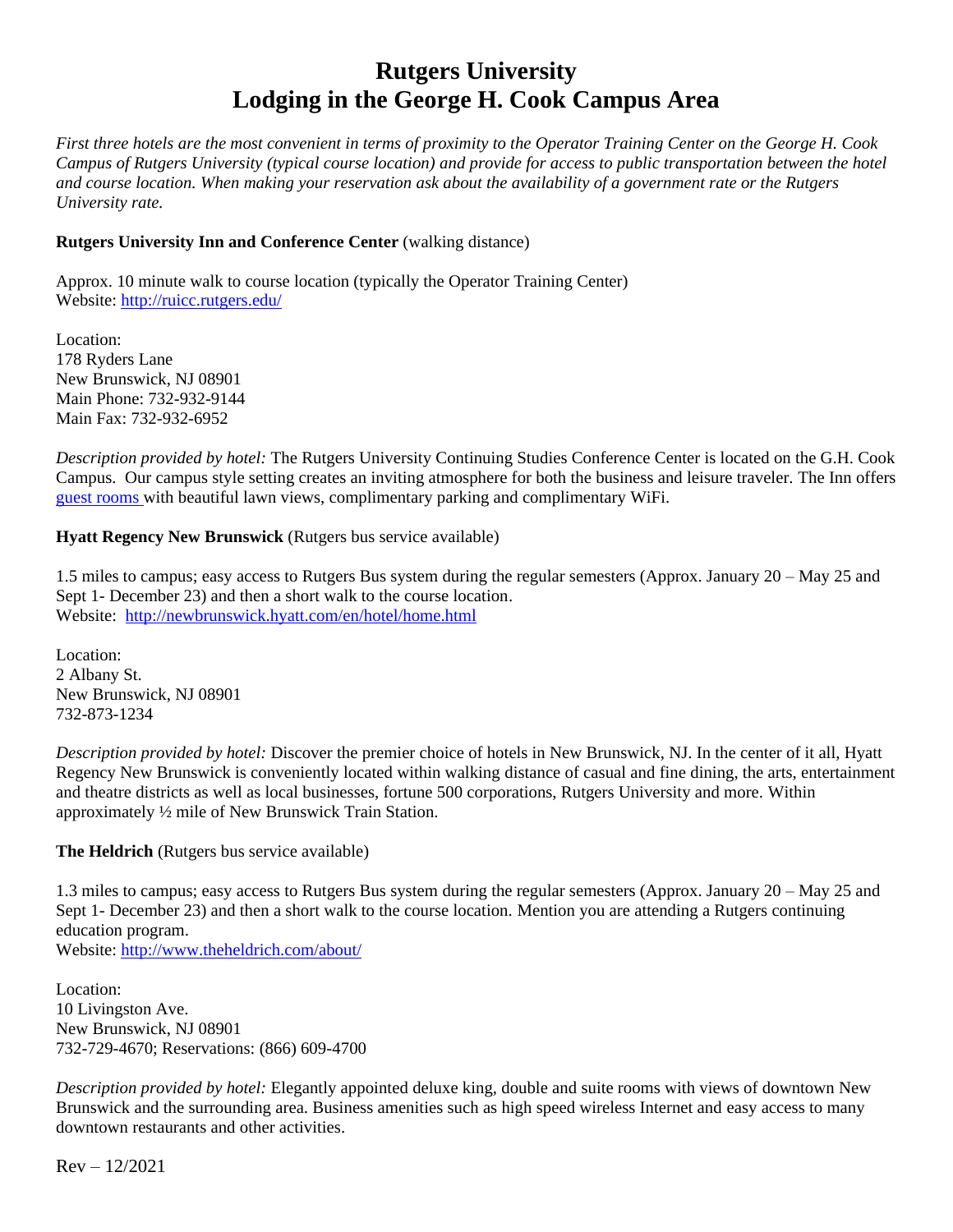# *The following hotels require a private or rental car to get to campus (Taxi service between the hotel and course location is also possible)*

# **Best Western East Brunswick Inn**

Approx. 6.5 miles driving distance to campus. Website: <http://bestwesterneastbrunswickinn.com/>

Location: 764 Rt. 18 N. East Brunswick, NJ 08816 732-238-4900

*Description provided by hotel:* Each spacious guest room at the Best Western East Brunswick Inn comes equipped with a microwave, refrigerator, cable satellite television with HBO and high-speed Internet.

#### **Comfort Suites East Brunswick**

Approx. 4 miles driving distance to campus. Website: [http://www.comfortsuites.com/hotel-east\\_brunswick-new\\_jersey-NJ161](http://www.comfortsuites.com/hotel-east_brunswick-new_jersey-NJ161)

Location: 555 Old Bridge Tpk. East Brunswick, NJ 08816 732-967-1505 | 800-424-6423

*Description provided by hotel:* The hotel is located just one mile from the Jane Voorhees Zimmerli Art Museum and is just minutes from the State Theatre, Rutgers and Princeton universities and the Brunswick Square...

#### **Days Hotel**

Approx. 3.5 miles driving distance to campus. Website: <http://www.dayshoteleastbrunswick.com/>

Location: 195 Rt. 18 S. East Brunswick, NJ 08816 732-828-6900

*Description provided by hotel:* The Days Hotel and Conference Center East Brunswick offers a full service restaurant and is conveniently located midway between Philadelphia and New York City, just off the NJ Turnpike.

# **Hilton East Brunswick**

Approx. 2.5 miles driving distance to campus. Website: [http://www3.hilton.com/en/hotels/new-jersey/hilton-east-brunswick-hotel-and-executive-meeting-center-](http://www3.hilton.com/en/hotels/new-jersey/hilton-east-brunswick-hotel-and-executive-meeting-center-EWRBHHF/index.html)[EWRBHHF/index.html](http://www3.hilton.com/en/hotels/new-jersey/hilton-east-brunswick-hotel-and-executive-meeting-center-EWRBHHF/index.html)

Location: 3 Tower Center Blvd. East Brunswick, NJ 08816 732-828-2000

*Description provided by hotel:* The Hilton East Brunswick hotel is located just off Exit 9 of the New Jersey Turnpike. The Hilton is two miles from downtown New Brunswick.